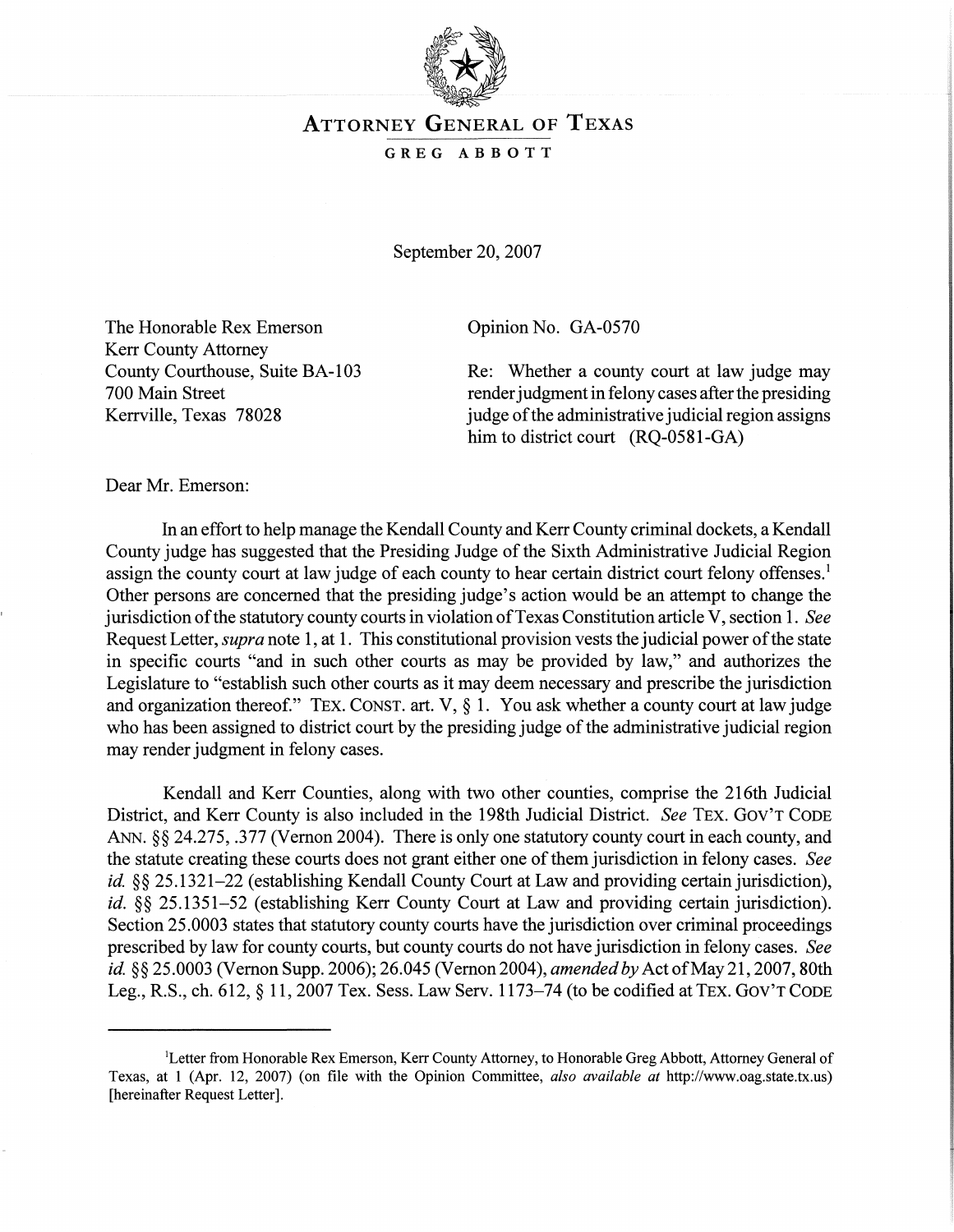ANN. § 26.045(c), (f)). The district courts have felony jurisdiction. *See* TEX. CONST. art. V, § 8; TEX. CODE CRIM. PROC. ANN. art. 4.05 (Vernon 2005).

Kendall and Kerr Counties are within the Sixth Administrative Judicial Region, one of the nine administrative judicial regions into which the state is divided. *See* TEx. GOV'T CODE ANN.  $\S$  74.042(a), (g) (Vernon 2005). The governor, with the advice and consent of the Senate, appoints one judge in each administrative region as presiding judge of the region. *See id.* § 74.005(a). Among other duties, "[a] presiding judge from time to time shall assign the judges of the administrative region to hold special or regular terms of court in any county of the administrative region to try cases and dispose of accumulated business." *Id.*  $\S$  74.056(a). The presiding judge may assign a statutory county court judge to a district court, if the district court is in the statutory county court judge's county of residence. *See id.* § 74.054(a)(1), (b). An assigned judge "has all the powers of the judge of the court to which he is assigned." *Id.*  $\S$  74.059(a). A statutory county court judge may "hear, determine, and sign a judgment in a matter pending in district court outside his court's jurisdiction." *Camacho* v. *Samaniego,* 831 S.W.2d 804, 811 (Tex. 1992) (citing Government Code section 74.094(a)); *see also In re Nash,* 13 S.W.3d 894, 898 (Tex. App.-Beaumont 2000, orig. proceeding) ("A county court at law judge under a proper assignment may sit for a district judge in a district court in the same county."). The presiding judge is authorized to assign the county court at law judge to a district court to sit as judge of the district court, and the order does not change the jurisdiction of the county court at law.

Pursuant to proper assignment by the presiding judge of the judicial region, a statutory county court judge is authorized to hear and decide a felony case in a district court within the judge's county ofresidence. *See Lopez* v. *State,* 57 S.W.3d 625,628-29 (Tex. App.-Corpus Christi 2001, pet. ref'd) (defendant convicted of felony in district court presided over by county court at law judge sitting by assignment).